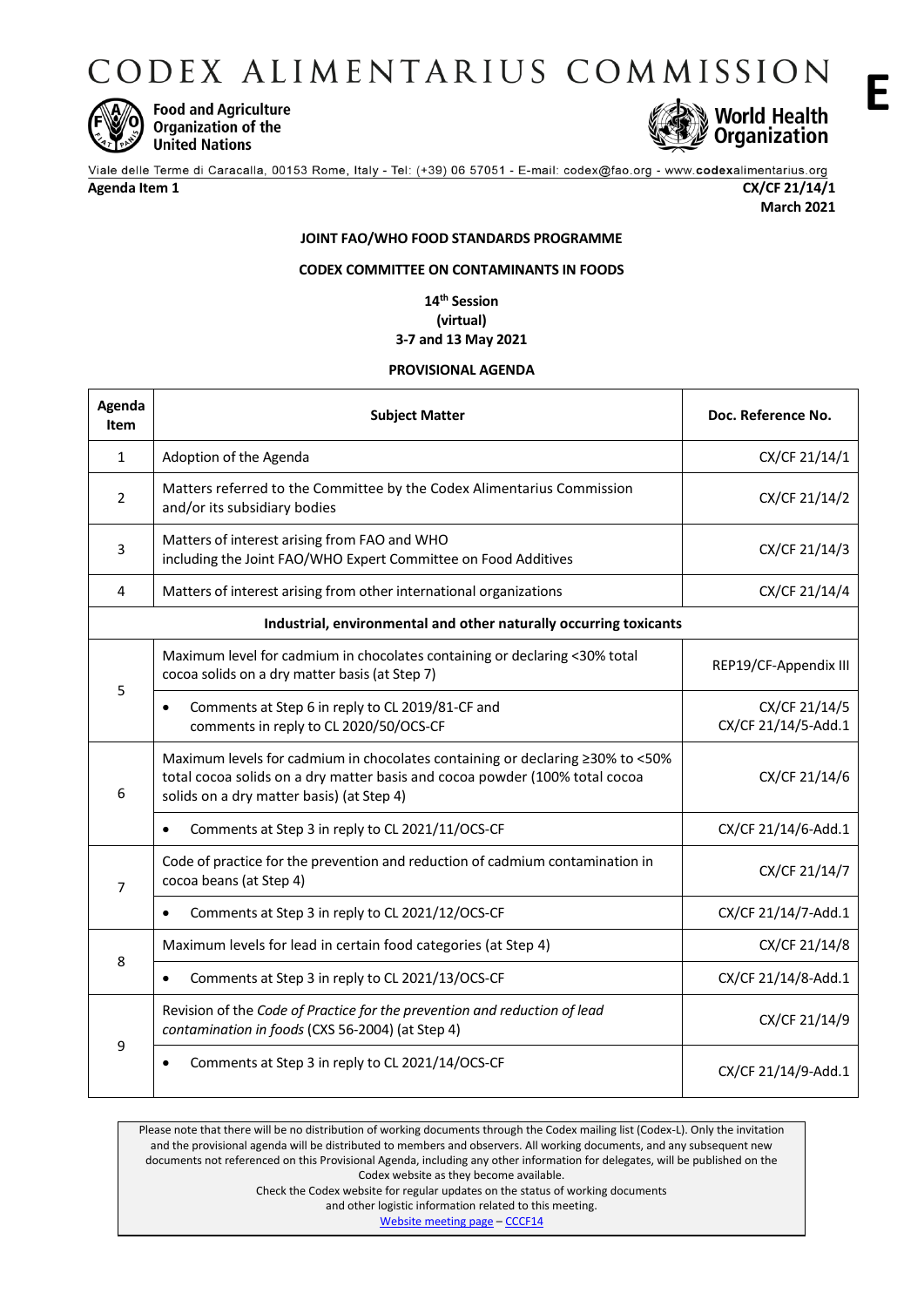| Agenda<br><b>Item</b>    | <b>Subject Matter</b>                                                                                                                                                      | Doc. Reference No.                                                                              |  |
|--------------------------|----------------------------------------------------------------------------------------------------------------------------------------------------------------------------|-------------------------------------------------------------------------------------------------|--|
| <b>Toxins</b>            |                                                                                                                                                                            |                                                                                                 |  |
| 10(a)                    | Maximum levels for total aflatoxins in certain cereals and<br>cereal-based products including foods for infants and young children (at Step 4)                             | CX/CF 21/14/10-Part I                                                                           |  |
|                          | Comments at Step 3 in reply to CL 2021/15/OCS-CF                                                                                                                           | CX/CF 21/14/10-Add.1                                                                            |  |
| 10(b)                    | Sampling plans and performance criteria for total aflatoxins in certain cereals and<br>cereal-based products including foods for infants and young children                | CX/CF 21/14/10-Part II                                                                          |  |
|                          | Comments in reply to CL 2020/60/OCS-CF                                                                                                                                     | CX/CF 21/14/10-Add.2                                                                            |  |
| 11                       | Maximum level for total aflatoxins in ready-to-eat peanuts and associated<br>sampling plan (Held at Step 4)                                                                | REP18/CF, para. 115<br>Appendix VII<br>REP19/CF, paras. 16, 80<br>REP18/EXEC2-Rev.1,<br>para.23 |  |
| 12                       | Maximum levels for total aflatoxins and ochratoxin A in<br>nutmeg, dried chili and paprika, ginger, pepper and turmeric<br>and associated sampling plans (Held at Step 4)  | REP18/CF, para. 119<br>Appendix VIII<br>REP19/CF, para. 81                                      |  |
| <b>Discussion Papers</b> |                                                                                                                                                                            |                                                                                                 |  |
| 13                       | Methylmercury in fish:<br>Maximum levels for additional fish species<br>Sampling plans<br>Other risk management recommendations<br>$\bullet$                               | CX/CF 21/14/11                                                                                  |  |
| 14                       | Hydrogen cyanide and mycotoxin contamination in<br>cassava and cassava-based products                                                                                      | CX/CF 21/14/12                                                                                  |  |
| 15                       | Cadmium and lead in quinoa                                                                                                                                                 | CX/CF 21/14/13                                                                                  |  |
| 16                       | Radioactivity in feed and food (including drinking water) in normal circumstances                                                                                          | CX/CF 21/14/14                                                                                  |  |
| <b>General Issues</b>    |                                                                                                                                                                            |                                                                                                 |  |
| 17                       | Guidance on data analysis for development of maximum levels<br>and for improved data collection                                                                            | CX/CF 21/14/15                                                                                  |  |
| 18                       | Approach to identify the need for revision of standards and related texts<br>developed by CCCF                                                                             | CX/CF 21/14/16                                                                                  |  |
| 19                       | Forward work-plan for CCCF:<br>Review of staple food-contaminant combinations for future work of CCCF<br>Project plan for the evaluation of implementation of COPs of CCCF | CX/CF 21/14/17                                                                                  |  |
| 20                       | JECFA evaluations:<br>Priority list of contaminants for evaluation by JECFA<br>Follow-up work to the outcomes of JECFA evaluations                                         | CX/CF 21/14/18                                                                                  |  |
|                          | Comments in reply to CL 2020/24-CF (priority list)<br>٠                                                                                                                    | CX/CF 21/14/18-Add.1                                                                            |  |
| 21                       | Other business and future work                                                                                                                                             |                                                                                                 |  |
| 22                       | Date and place of next session                                                                                                                                             |                                                                                                 |  |
| 23                       | Adoption of the report                                                                                                                                                     |                                                                                                 |  |